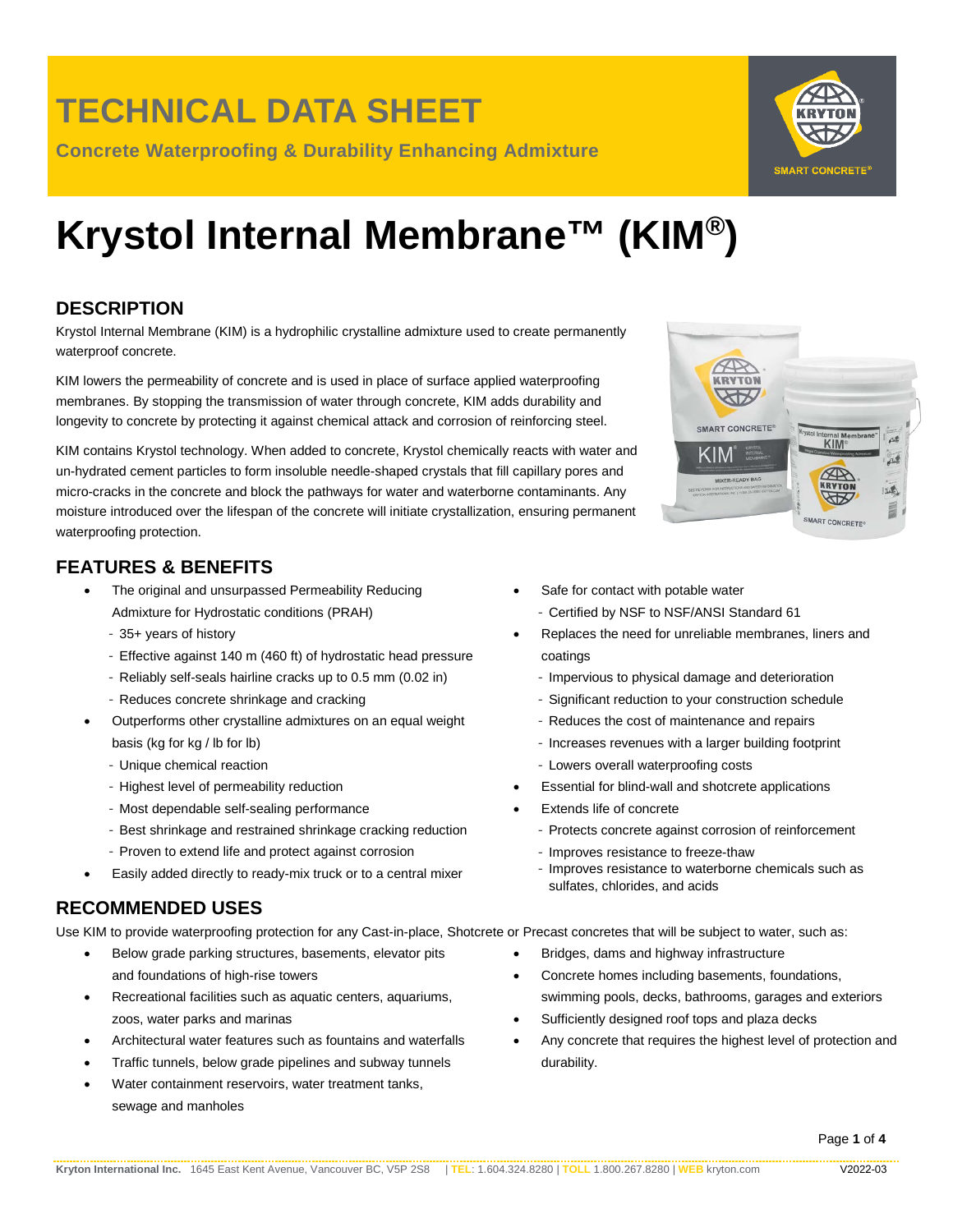# **TECHNICAL DATA SHEET**

**Concrete Waterproofing & Durability Enhancing Admixture**



| <b>PROPERTIES</b>                                                                                                                                        |                                                                                                                             |                                            |                                                                                                                                                                                                                                                 |                                                                                                                                                                              |  |  |
|----------------------------------------------------------------------------------------------------------------------------------------------------------|-----------------------------------------------------------------------------------------------------------------------------|--------------------------------------------|-------------------------------------------------------------------------------------------------------------------------------------------------------------------------------------------------------------------------------------------------|------------------------------------------------------------------------------------------------------------------------------------------------------------------------------|--|--|
| PHYSICAL PROPERTIES                                                                                                                                      |                                                                                                                             |                                            |                                                                                                                                                                                                                                                 |                                                                                                                                                                              |  |  |
| APPEARANCE                                                                                                                                               |                                                                                                                             |                                            | <b>Grey Powder</b>                                                                                                                                                                                                                              |                                                                                                                                                                              |  |  |
| <b>BULK DENSITY</b>                                                                                                                                      |                                                                                                                             |                                            | ~1.4 g/cm <sup>3</sup> (88 lb/ft <sup>3</sup> )                                                                                                                                                                                                 |                                                                                                                                                                              |  |  |
| <b>SPECIFIC GRAVITY</b>                                                                                                                                  |                                                                                                                             |                                            | $-2.8$                                                                                                                                                                                                                                          |                                                                                                                                                                              |  |  |
| CHLORIDE ION CONTENT                                                                                                                                     |                                                                                                                             |                                            | $< 0.1\%$                                                                                                                                                                                                                                       |                                                                                                                                                                              |  |  |
| PLASTIC PROPERTIES (OVER CONTROL)                                                                                                                        |                                                                                                                             |                                            |                                                                                                                                                                                                                                                 |                                                                                                                                                                              |  |  |
| <b>SLUMP</b>                                                                                                                                             |                                                                                                                             | <b>ASTM C143 /</b><br><b>BS EN 12350-2</b> | No significant change.                                                                                                                                                                                                                          |                                                                                                                                                                              |  |  |
| <b>PLASTIC DENSITY</b>                                                                                                                                   |                                                                                                                             | <b>ASTM C138 /</b><br>BS EN 12350-6        | No significant change.                                                                                                                                                                                                                          |                                                                                                                                                                              |  |  |
| ASTM C231 /<br><b>AIR CONTENT</b><br>BS EN 12350-7                                                                                                       |                                                                                                                             |                                            | No significant change.                                                                                                                                                                                                                          |                                                                                                                                                                              |  |  |
| HARDENED / PERFORMANCE PROPERTIES <sup>1</sup> (OVER CONTROL)                                                                                            |                                                                                                                             |                                            |                                                                                                                                                                                                                                                 |                                                                                                                                                                              |  |  |
| PERMEABILITY & RESISTANCE TO WATER UNDER PRESSURE (highest permeability reduction and resistance to water under pressure.)                               |                                                                                                                             |                                            |                                                                                                                                                                                                                                                 |                                                                                                                                                                              |  |  |
|                                                                                                                                                          | USACE - CRD C48-92<br>1.38 MPa (200 psi) for 14 days                                                                        |                                            | 97% reduction in the coefficient of<br>permeability.<br>- Nelson Testing Laboratories,<br><b>USA</b>                                                                                                                                            | No leakage through any of the 7 or 28 day cured<br>KIM treated concrete while control failed at 10<br>and 45 hours respectively.<br>- University of British Columbia, Canada |  |  |
|                                                                                                                                                          | DIN 1048-5<br>0.5 MPa (72.5 psi) for 72 hours                                                                               |                                            | 90% reduction in permeability over the same untreated concrete mix design;<br>3.7 mm (0.15 in) vs 36.7 mm (1.45 in).<br>- Kuwait University Civil Engineering Testing Center, Kuwait                                                            |                                                                                                                                                                              |  |  |
|                                                                                                                                                          | TAYWOOD VALENTA<br>Modified BS 12390-8:<br>1 MPa (150 psi) for 96 hours<br><b>ICBO/ICC</b><br><b>Water Percolation Test</b> |                                            | 70% reduction in the Coefficient of Permeability over control samples.<br>- British Board of Agrément (BBA) Certification, UK                                                                                                                   |                                                                                                                                                                              |  |  |
|                                                                                                                                                          |                                                                                                                             |                                            | Exceeded ICBO criteria of no water passing and well under the 12.5 mm (0.5 in.) water<br>drop limitation after 48 hours.<br>- Inspection Concepts, USA                                                                                          |                                                                                                                                                                              |  |  |
|                                                                                                                                                          | NCH 2262.Of 1997<br>0.5 MPa (72.5 psi) for 72 hours                                                                         |                                            | Average depth of water penetration of 0 mm while control samples were 44 mm (1.73 in).<br>- Ingeneria Dictuc, Chile                                                                                                                             |                                                                                                                                                                              |  |  |
| SELF-SEALING (typically will stop leaks through cracks up to 0.5mm in width. Many factors will influence self-sealing performance. Results may<br>vary.) |                                                                                                                             |                                            |                                                                                                                                                                                                                                                 |                                                                                                                                                                              |  |  |
|                                                                                                                                                          | Self-Sealing Apparatus<br>US Patent 9,038,477                                                                               |                                            | Stopped water flow from crack sizes of 0.6 and 0.7mm (0.028 in).<br>British Columbia Institute of Technology, Canada                                                                                                                            |                                                                                                                                                                              |  |  |
|                                                                                                                                                          | Self-Sealing Apparatus<br>Custom                                                                                            |                                            | Self-sealed a 0.6 mm (0.024 in) leaking crack.<br>- The Cement and Concrete Institute, Sweden                                                                                                                                                   |                                                                                                                                                                              |  |  |
| Self-Sealing Apparatus<br>US Patent 9,038,477                                                                                                            |                                                                                                                             |                                            | KIM treated concrete showed self-sealing while controls with the same crack width<br>continued to leak.<br>- University of Victoria                                                                                                             |                                                                                                                                                                              |  |  |
| CORROSION RESISTANCE: (proven performance in longest real world field study.)                                                                            |                                                                                                                             |                                            |                                                                                                                                                                                                                                                 |                                                                                                                                                                              |  |  |
| 10 year field study                                                                                                                                      |                                                                                                                             |                                            | Low half-cell readings and no signs of corrosion after 10 years exposure in Honolulu<br>Harbor. KIM was recommended by name to extend life and protect concrete from<br>corrosion of reinforcing steel.<br>- University of Hawaii at Manoa, USA |                                                                                                                                                                              |  |  |

1. Concrete is made of locally sourced materials to achieve different properties like strength, workability and durability. Results of testing will always vary based on the unique mix design. Testing listed is over a control and is a compilation of different tests in which Kryton is best in class.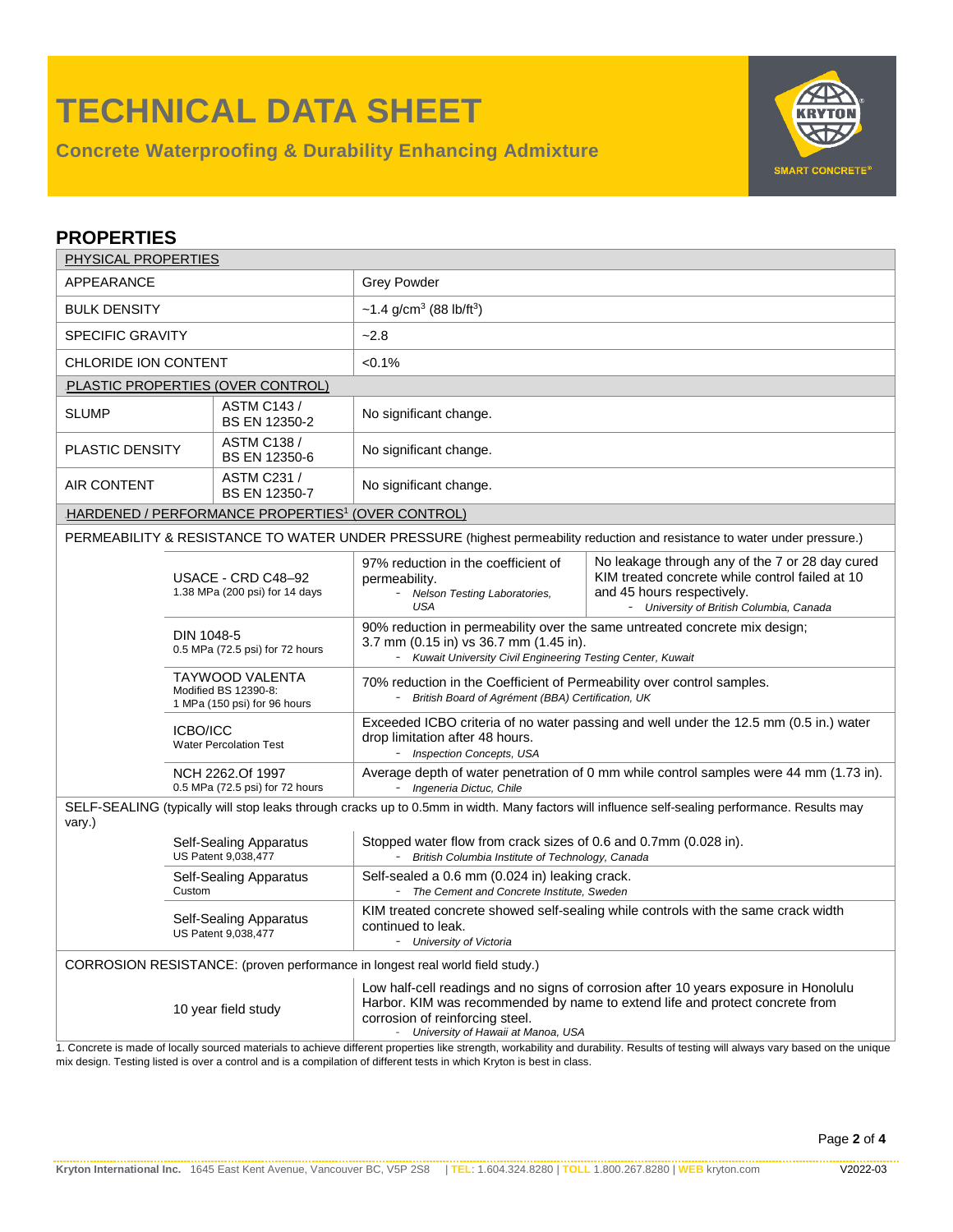## **TECHNICAL DATA SHEET**

**Concrete Waterproofing & Durability Enhancing Admixture**



### **PROPERTIES (CONTINUED)**

| SHRINKAGE & CRACK REDUCTION <sup>2</sup>            |                                                                                                                                                                                                                                      |  |  |  |  |
|-----------------------------------------------------|--------------------------------------------------------------------------------------------------------------------------------------------------------------------------------------------------------------------------------------|--|--|--|--|
| BS 1881-5                                           | 25% reduction in drying shrinkage over control concrete.<br>- British Board of Agrément (BBA) Certification, UK<br>20-25% reduction in drying shrinkage over control.<br>Boral Materials Testing & Environmental Services, Australia |  |  |  |  |
| AS 1012.13-1992                                     |                                                                                                                                                                                                                                      |  |  |  |  |
| ASTM C1140 (modified)                               | 80% reduction in restrained shrinkage cracking compared to control.<br>- AMEC Earth & Environmental Ltd, Canada                                                                                                                      |  |  |  |  |
| ASTM C1579 - 06                                     | 53% reduction in average crack width over control.<br>British Columbia Institute of Technology, Canada                                                                                                                               |  |  |  |  |
| <b>FREEZE / THAW RESISTANCE</b>                     |                                                                                                                                                                                                                                      |  |  |  |  |
| BS 5075-2                                           | 87% reduction in freeze/thaw expansion compared to control.<br>- British Board of Agrément (BBA) Certification, UK                                                                                                                   |  |  |  |  |
| <b>CHEMICAL RESISTANCE</b>                          |                                                                                                                                                                                                                                      |  |  |  |  |
| US Bureau of Reclamation<br>Sulfate Resistance Test | Outperformed control specimens after 21 cycles of soaking in Na <sub>2</sub> SO <sub>4</sub> solution then oven<br>drying.<br>R. M. Hardy and Associates, USA                                                                        |  |  |  |  |
| British Board of Agrément                           | The lower permeability of KIM concrete will reduce the ingress of sulfates.<br>British Board of Agrément (BBA) Certification, UK                                                                                                     |  |  |  |  |
| <b>AASHTO T277-89</b>                               | Chloride Ion Resistance (Coulombs) KIM improved resistance over control concrete by<br>34.5% after 28 days, 36% after 56 days, and 44.8% after 90 days.<br>- The Port Authority of New York & New Jersey, USA                        |  |  |  |  |
| <b>ASTM C1202-97</b>                                | Reduced Rapid Chloride Permeability over control mix design by 45% after 28 days.<br>- AMEC Earth and Environmental. Canada                                                                                                          |  |  |  |  |
| STRENGTH <sup>3</sup>                               |                                                                                                                                                                                                                                      |  |  |  |  |
| ASTM C39                                            | Increased compressive strength over control by 5.3% after 7 days and 13.9% after 6 months.<br>The Port Authority of New York & New Jersey, USA                                                                                       |  |  |  |  |
| <b>BS EN 12390-3</b>                                | Increased compressive strength by 9% after 28 days over the equivalent untreated concrete.<br>British Board of Agrément (BBA) Certification, UK                                                                                      |  |  |  |  |

2. Kryton does not recommend eliminating standard shrinkage control joints. Follow ACI guidelines and Kryton's published literature for waterproofing joints.

3. Do not assume strength increase will occur. Do not reduce strength class or cement, or increase water compared to starting mix. Plan for no changes to strength.

### **CERTIFICATIONS**

KIM is used around the world and has a number of certifications, including:

- NSF to NSF/ANSI Standard 61: Drinking Water System Components
- ASTM C494 Compliant
- Dubai Municipality: Certificate of product conformity
- BRANZ , Appraised No 661
- CE and UKCA Marked to BS EN 934-2
- REACH and UK REACH Compliant
- British Board of Agrément (BBA): Certificate 05/4217
- British Board of Agrément (BBA): Certificate of Conformity of the Factory Production Control 0836-CRP-14/F086
- KIWA GmbH: Certificate of Conformity of the Factory Production Control 0770-CRP-21DE-02410\_A
- Singapore Green Label